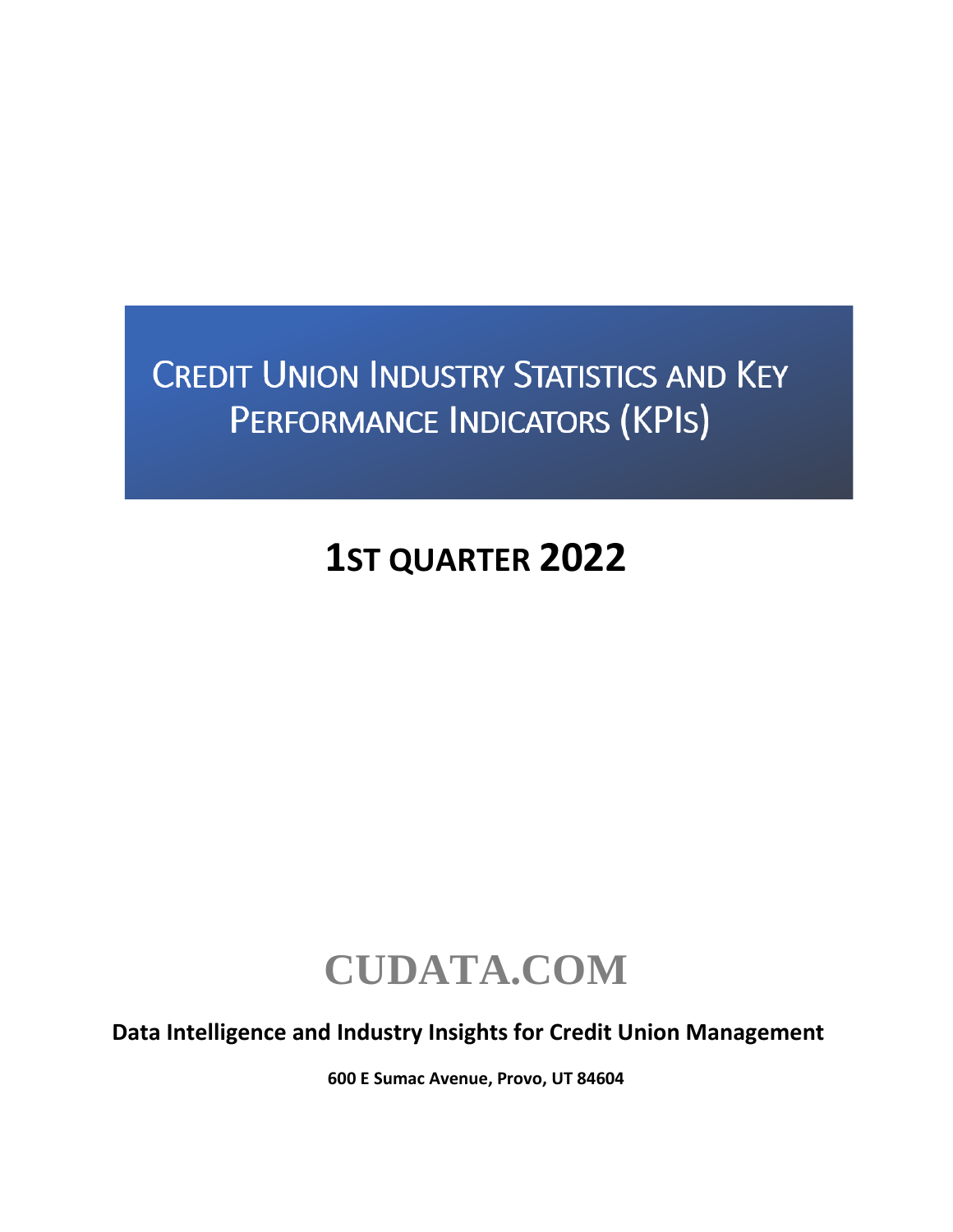

| The Credit Union Industry Trend            |                     |                            |                     |                                   |  |  |  |  |
|--------------------------------------------|---------------------|----------------------------|---------------------|-----------------------------------|--|--|--|--|
| As of the End of 1st Quarter 2022 Vs. 2021 |                     |                            |                     |                                   |  |  |  |  |
|                                            | As of<br>03/31/2022 | Year-Over-Year<br>% Growth | As of<br>03/31/2021 | <b>Year-Over-Year</b><br>% Growth |  |  |  |  |
| <b>Members</b>                             | 132.3M              | 4.1%                       | 127.1M              | 3.6%                              |  |  |  |  |
| <b>Assets</b>                              | \$2,140.5B          | 8.6%                       | \$1,971.5B          | 19.0%                             |  |  |  |  |
| Loans                                      | \$1,314.2B          | 11.6%                      | \$1,177.7B          | 4.3%                              |  |  |  |  |
| <b>Deposits</b>                            | \$1,871.6B          | 9.2%                       | \$1,713.2B          | 23.1%                             |  |  |  |  |
| <b>Investments</b>                         | \$701.7B            | 2.7%                       | \$683.6B            | 59.2%                             |  |  |  |  |
| <b>Net Worth Capital</b>                   | \$218.7B            | 10.7%                      | \$197.5B            | 8.2%                              |  |  |  |  |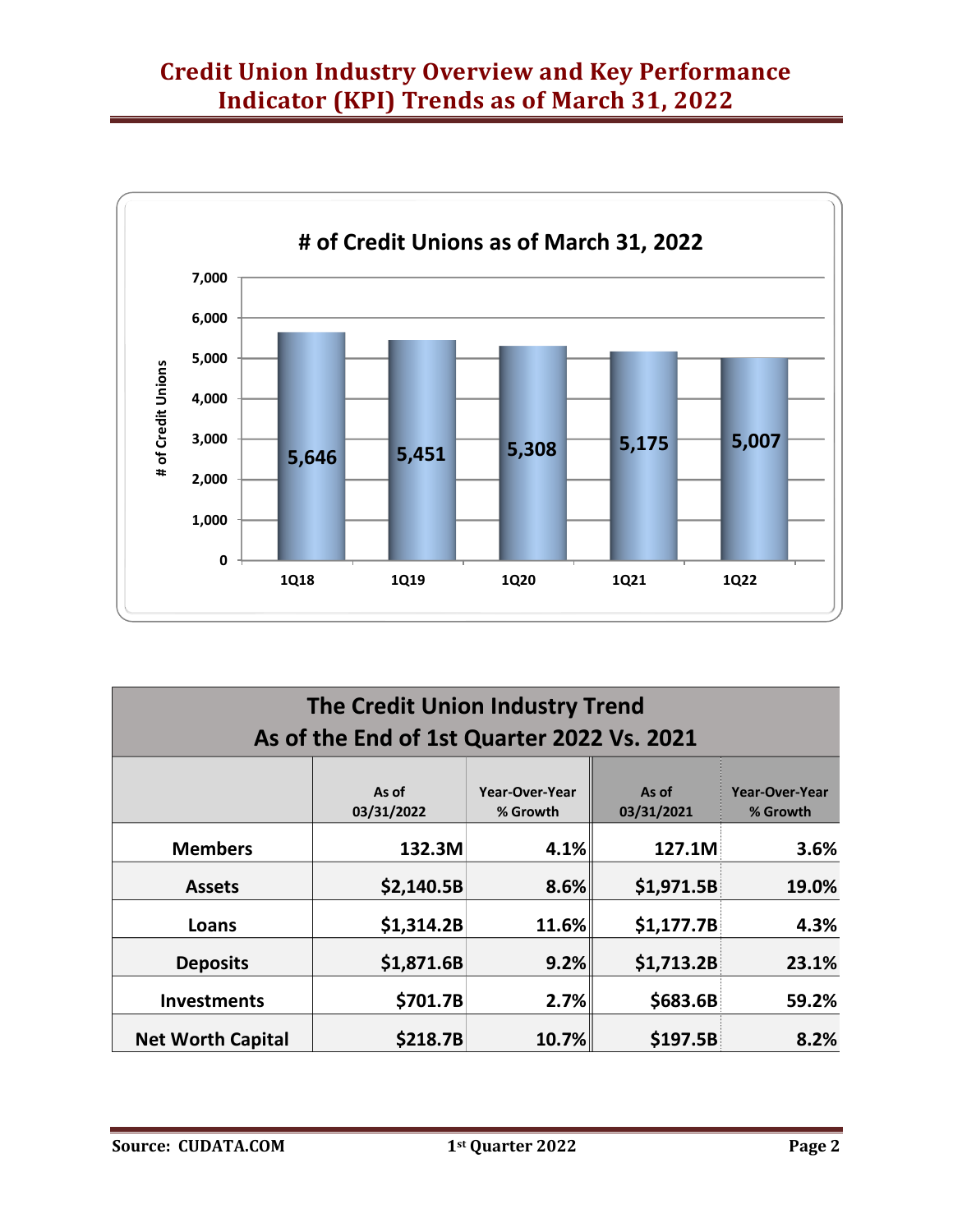

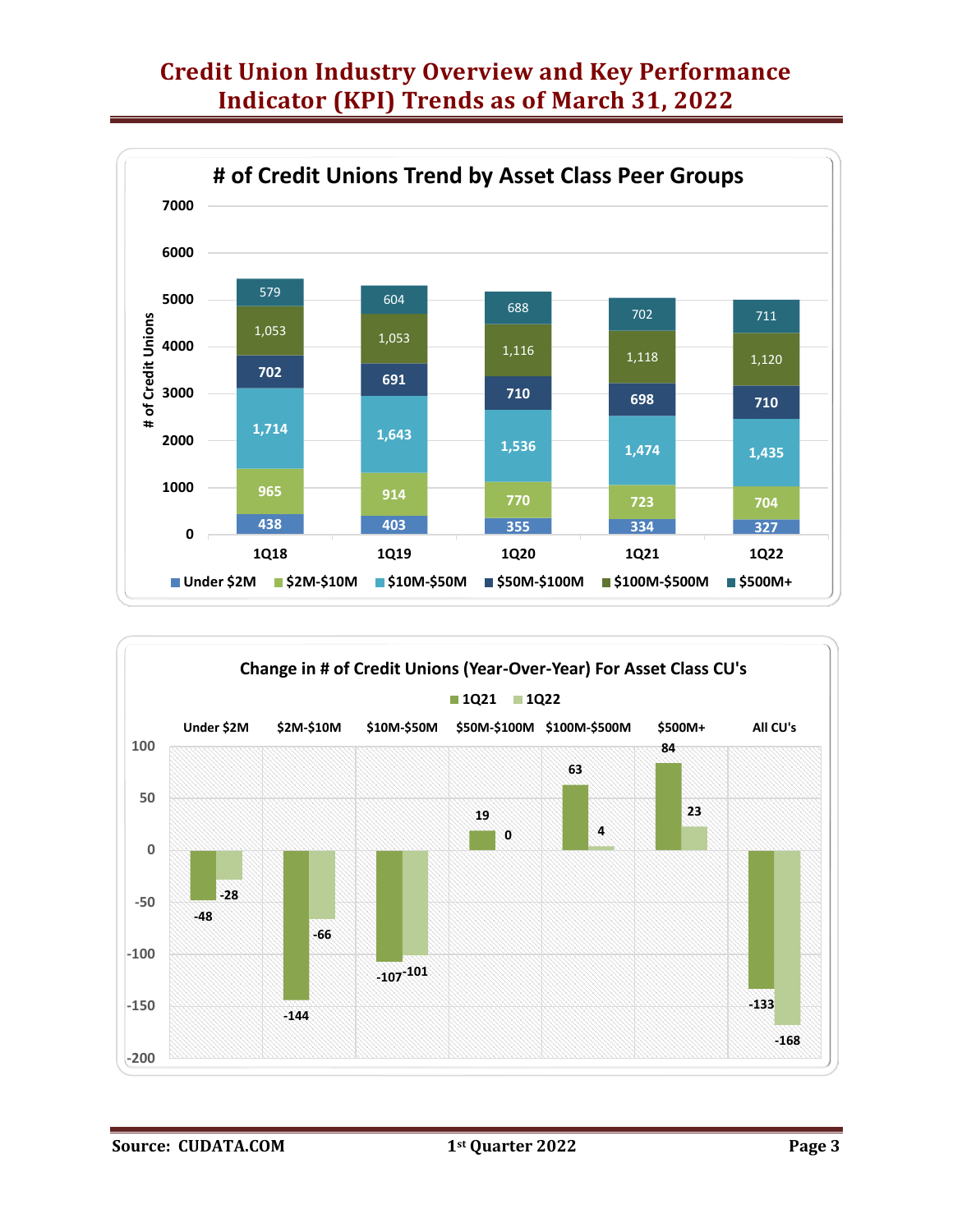| Asset-Based Peer Group Statistics As of March 31, 2022 |                      |           |                           |                         |                             |                        |                              |  |  |
|--------------------------------------------------------|----------------------|-----------|---------------------------|-------------------------|-----------------------------|------------------------|------------------------------|--|--|
| Peer<br>Group                                          | Asset<br><b>Size</b> | # of CU's | % of<br><b>Total CU's</b> | Total Assets (\$)       | % of Total<br><b>Assets</b> | # of<br><b>Members</b> | % of Total<br><b>Members</b> |  |  |
| 1                                                      | Under \$2M           | 327       | 6.5%                      | \$<br>301,910,000       | 0.0%                        | 94,805                 | 0.1%                         |  |  |
| $\overline{2}$                                         | $$2M - < $5M$        | 297       | 5.9%                      | \$<br>1,020,490,000     | 0.0%                        | 186,287                | 0.1%                         |  |  |
| 3                                                      | $$5M - $10M$         | 407       | 8.1%                      | \$<br>2,978,870,000     | 0.1%                        | 405,972                | 0.3%                         |  |  |
| 4                                                      | $$10M - < $20M$$     | 547       | 10.9%                     | \$<br>7,976,490,000     | 0.4%                        | 895,191                | 0.7%                         |  |  |
| 5                                                      | $$20M - < $50M$      | 888       | 17.7%                     | Ś.<br>29,370,850,000    | 1.4%                        | 2,614,947              | 2.0%                         |  |  |
| 6                                                      | $$50M - $100M$       | 710       | 14.2%                     | 51,649,800,000<br>\$    | 2.4%                        | 4,233,813              | 3.2%                         |  |  |
| 7                                                      | $$100M - < $150M$    | 339       | 6.8%                      | 41,782,800,000<br>\$    | 2.0%                        | 3,119,115              | 2.4%                         |  |  |
| 8                                                      | $$150M - < $250M$    | 380       | 7.6%                      | 73,102,990,000          | 3.4%                        | 5,323,719              | 4.0%                         |  |  |
| 9                                                      | $$250M - < $350M$    | 208       | 4.2%                      | \$<br>61,676,380,000    | 2.9%                        | 4,289,832              | 3.2%                         |  |  |
| 10                                                     | $$350M - < $450M$    | 145       | 2.9%                      | Ś<br>57,685,390,000     | 2.7%                        | 3,851,910              | 2.9%                         |  |  |
| 11                                                     | $$450M - < $650M$    | 161       | 3.2%                      | \$<br>87,646,420,000    | 4.1%                        | 6,121,697              | 4.6%                         |  |  |
| 12                                                     | $$650M - < $850M$    | 114       | 2.3%                      | Ś<br>84,471,780,000     | 3.9%                        | 5,595,365              | 4.2%                         |  |  |
| 13                                                     | $$850M - < $1B$      | 68        | 1.4%                      | 62,728,250,000          | 2.9%                        | 4,015,370              | 3.0%                         |  |  |
| 14                                                     | $$1B - < $2B$$       | 194       | 3.9%                      | \$<br>274,971,030,000   | 12.8%                       | 16,661,953             | 12.6%                        |  |  |
| 15                                                     | $$2B - < $4B$        | 129       | 2.6%                      | 353,938,020,000<br>\$   | 16.5%                       | 20,736,252             | 15.7%                        |  |  |
| 16                                                     | Over \$4B            | 93        | 1.9%                      | \$<br>949,218,270,000   | 44.3%                       | 54,164,945             | 40.9%                        |  |  |
|                                                        | <b>TOTAL</b>         | 5,007     | 100.0%                    | \$<br>2,140,519,740,000 | 100.0%                      | 132,311,173            | 100.0%                       |  |  |

| <b>Return-on-Assets (ROA) Drivers</b> |                     |                     |                                                 |     |  |  |  |  |  |
|---------------------------------------|---------------------|---------------------|-------------------------------------------------|-----|--|--|--|--|--|
| <b>Ratio</b><br>(% of Average Assets) | As of<br>03/31/2021 | As of<br>03/31/2022 | <b>Effect on</b><br><b>ROA (Year-Over-Year)</b> |     |  |  |  |  |  |
| <b>Net Interest Margin</b>            | 2.57                | 2.57                | 0.00                                            | bps |  |  |  |  |  |
| + Fees & Other Income                 | 1.28                | 1.10                | $-0.18$                                         | bps |  |  |  |  |  |
| - Operating Expenses                  | 2.76                | 2.73                | $-0.03$                                         | bps |  |  |  |  |  |
| - Provision for Loan Losses           | 0.15                | 0.14                | $-0.01$                                         | bps |  |  |  |  |  |
| + Non-Operating Income                | 0.10                | 0.07                | $-0.03$                                         | bps |  |  |  |  |  |
| $=$ ROA                               | 1.04                | 0.87                | $-0.17$                                         | bps |  |  |  |  |  |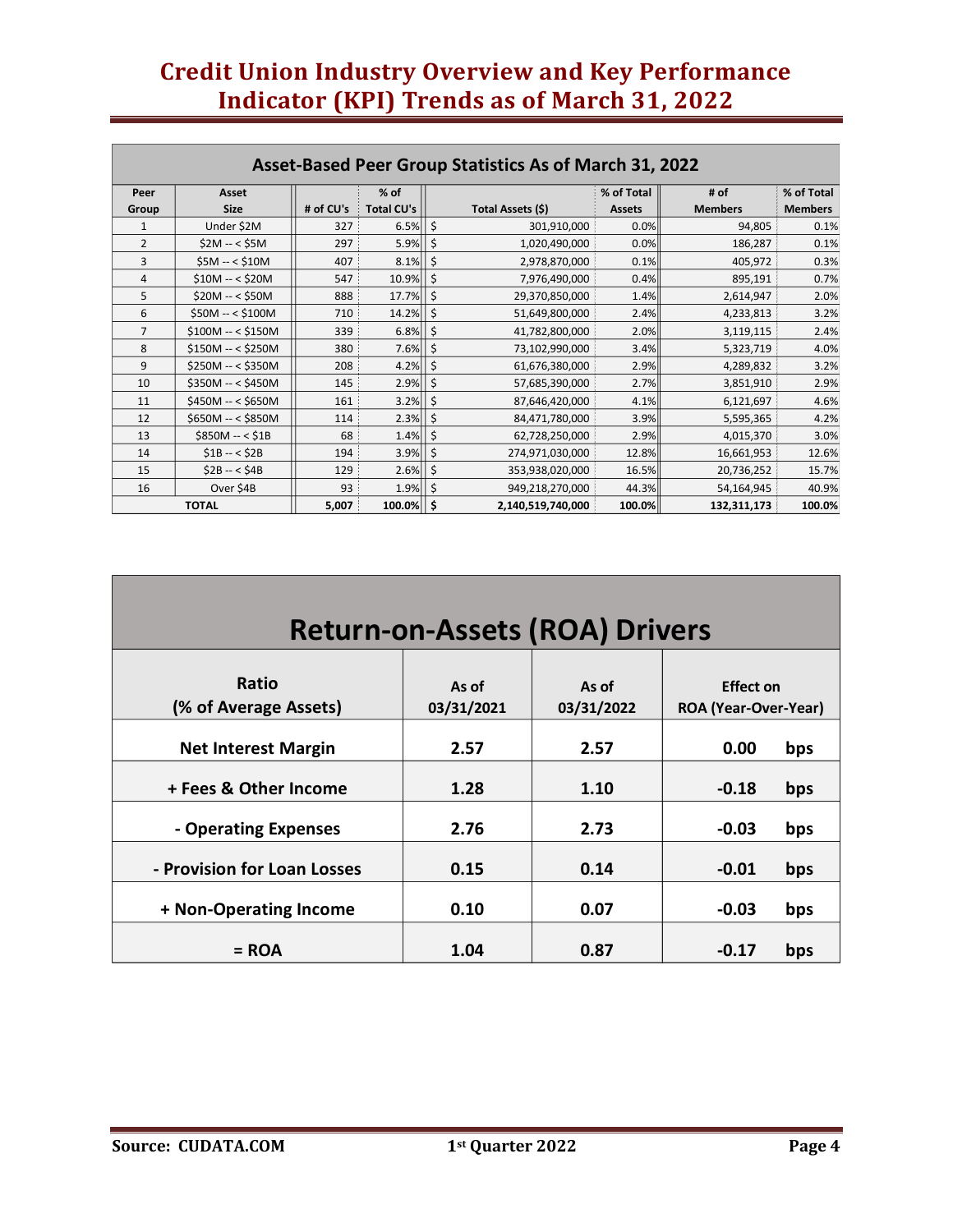

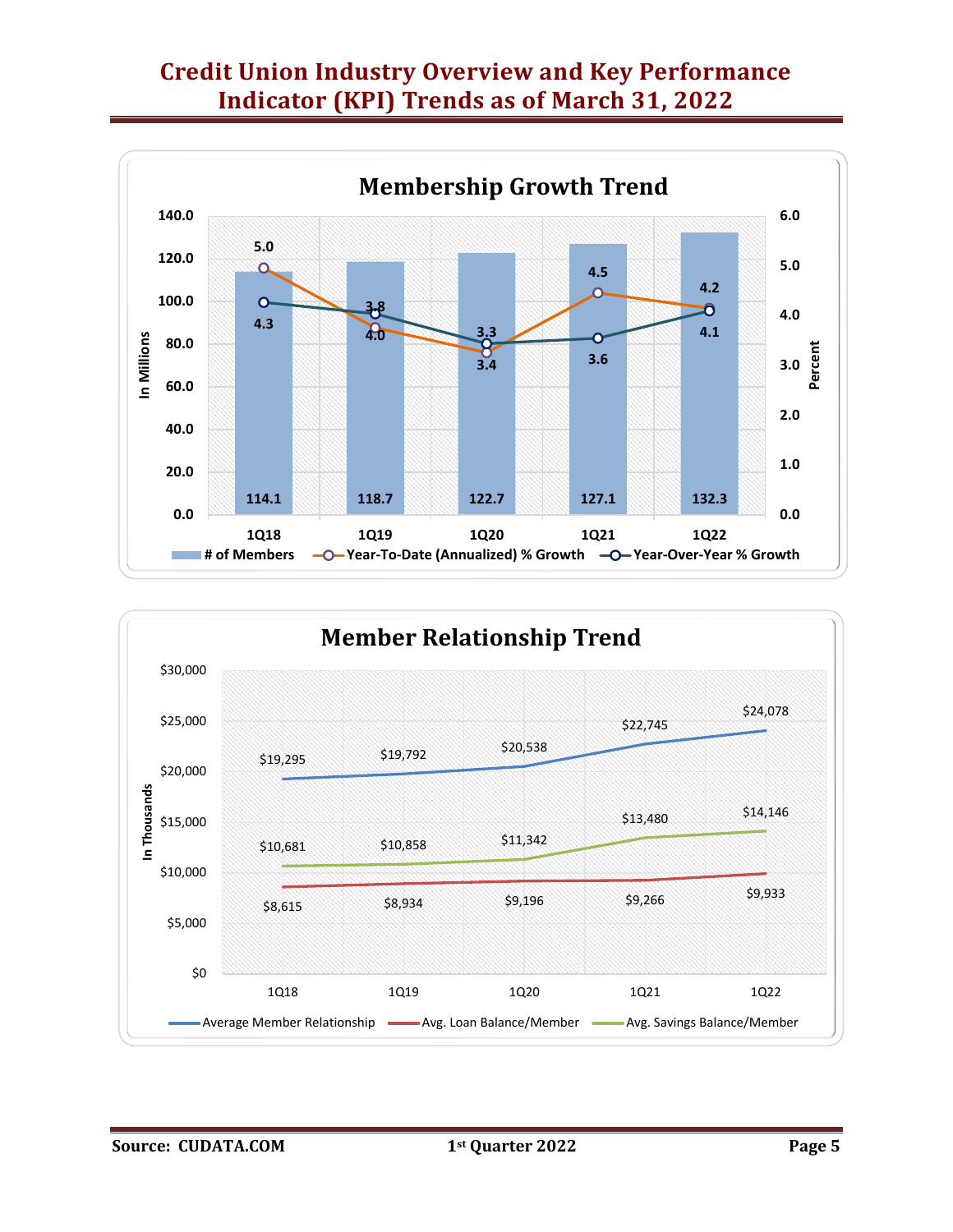

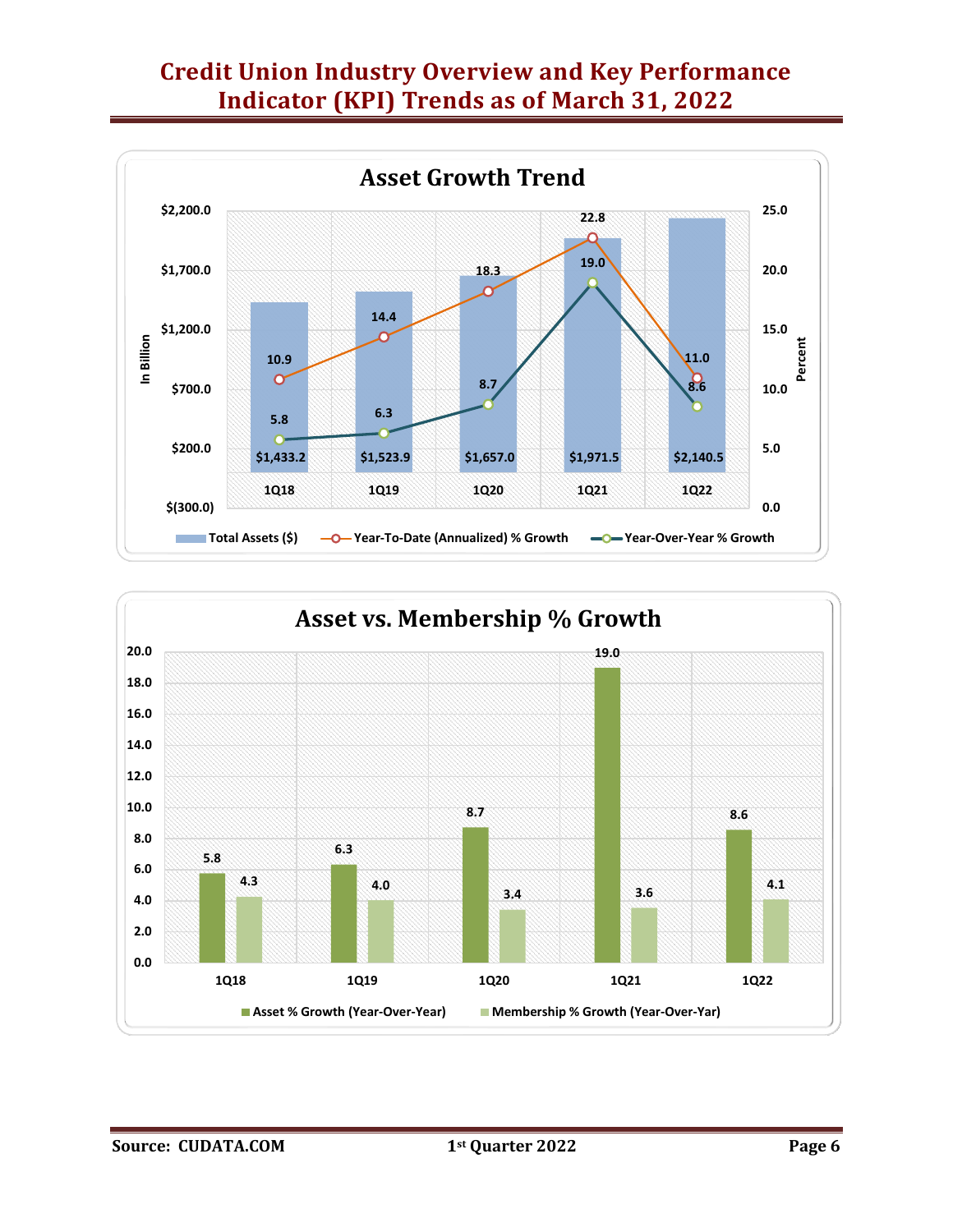

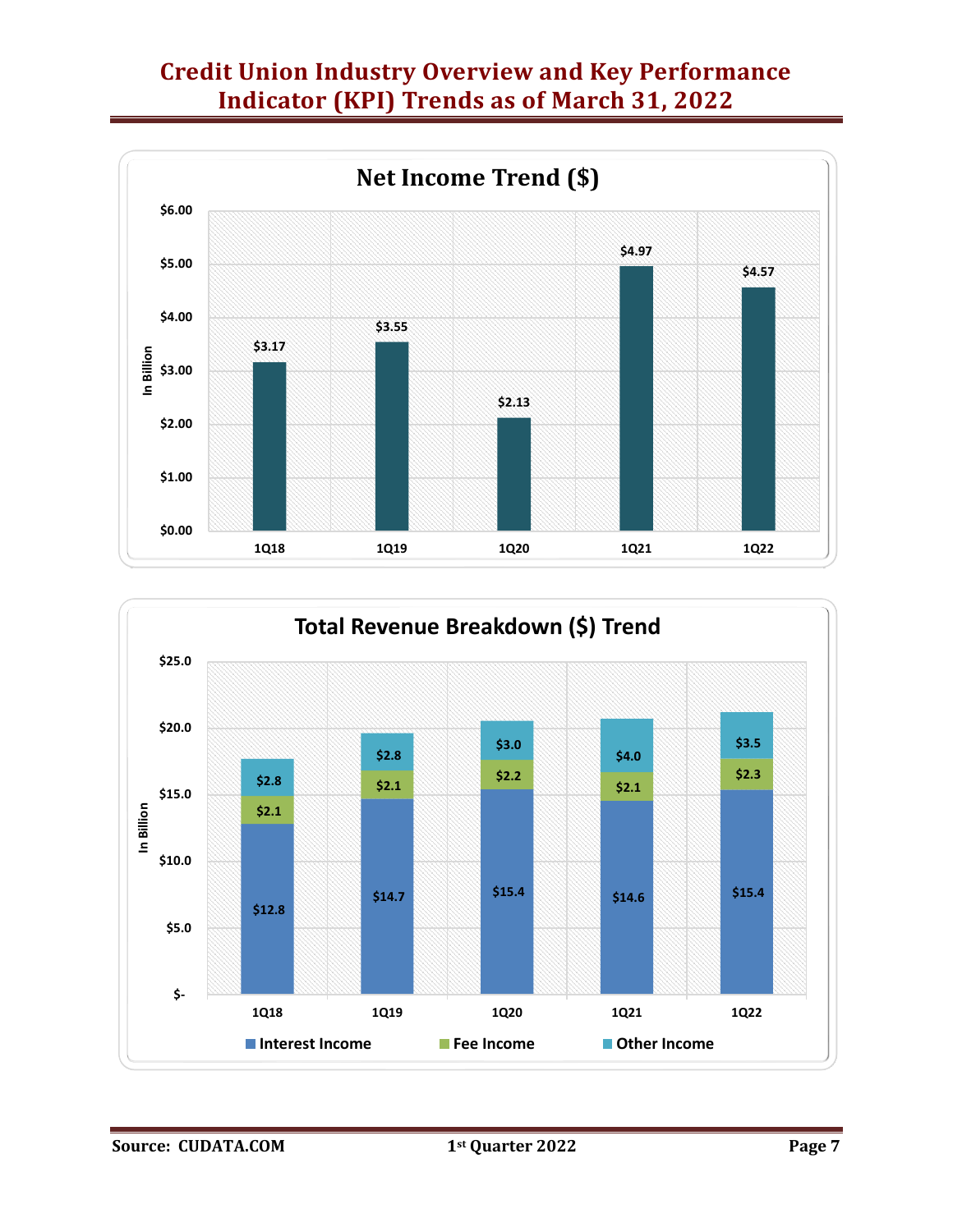

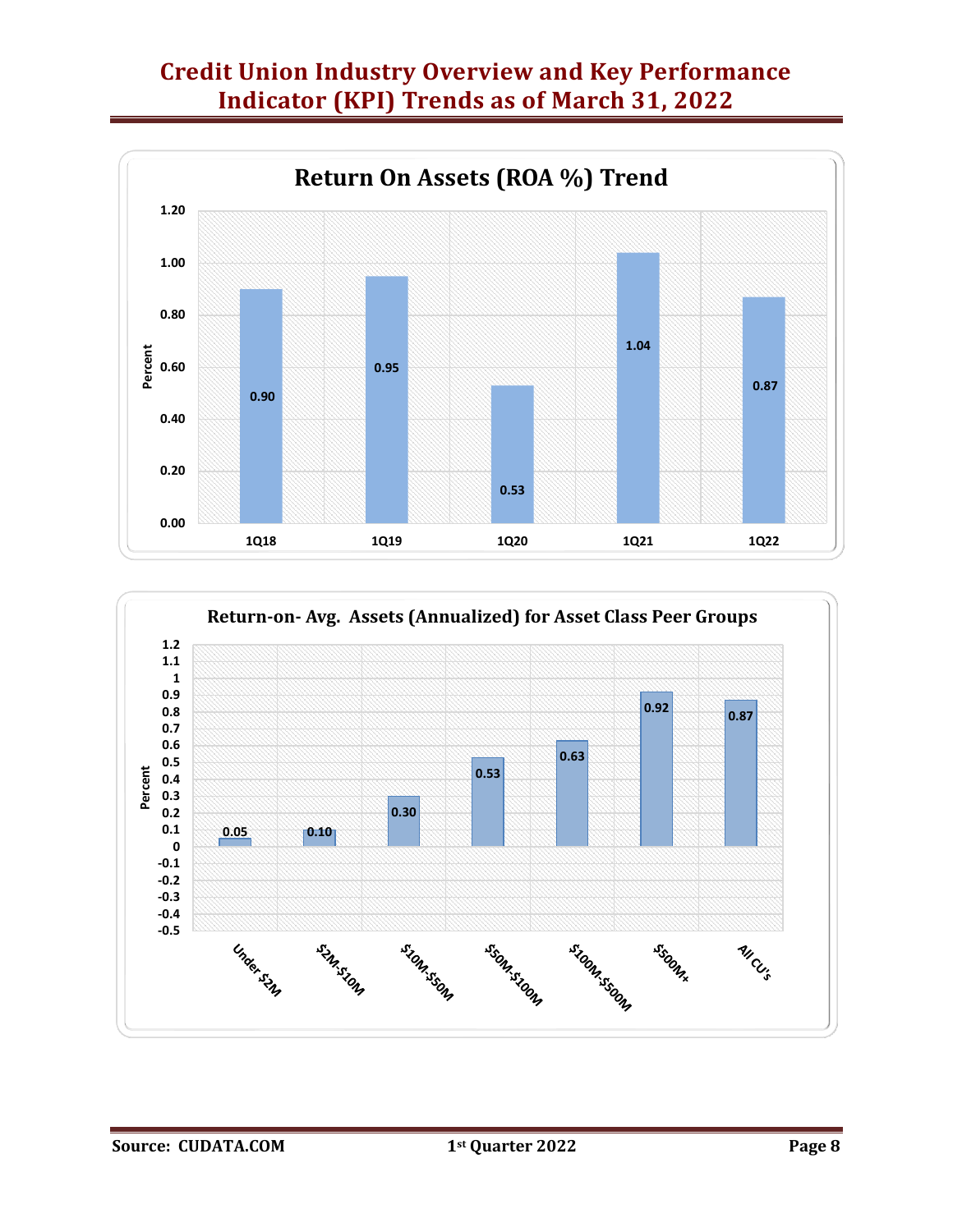



**Source: CUDATA.COM 1st Quarter 2022 Page 9**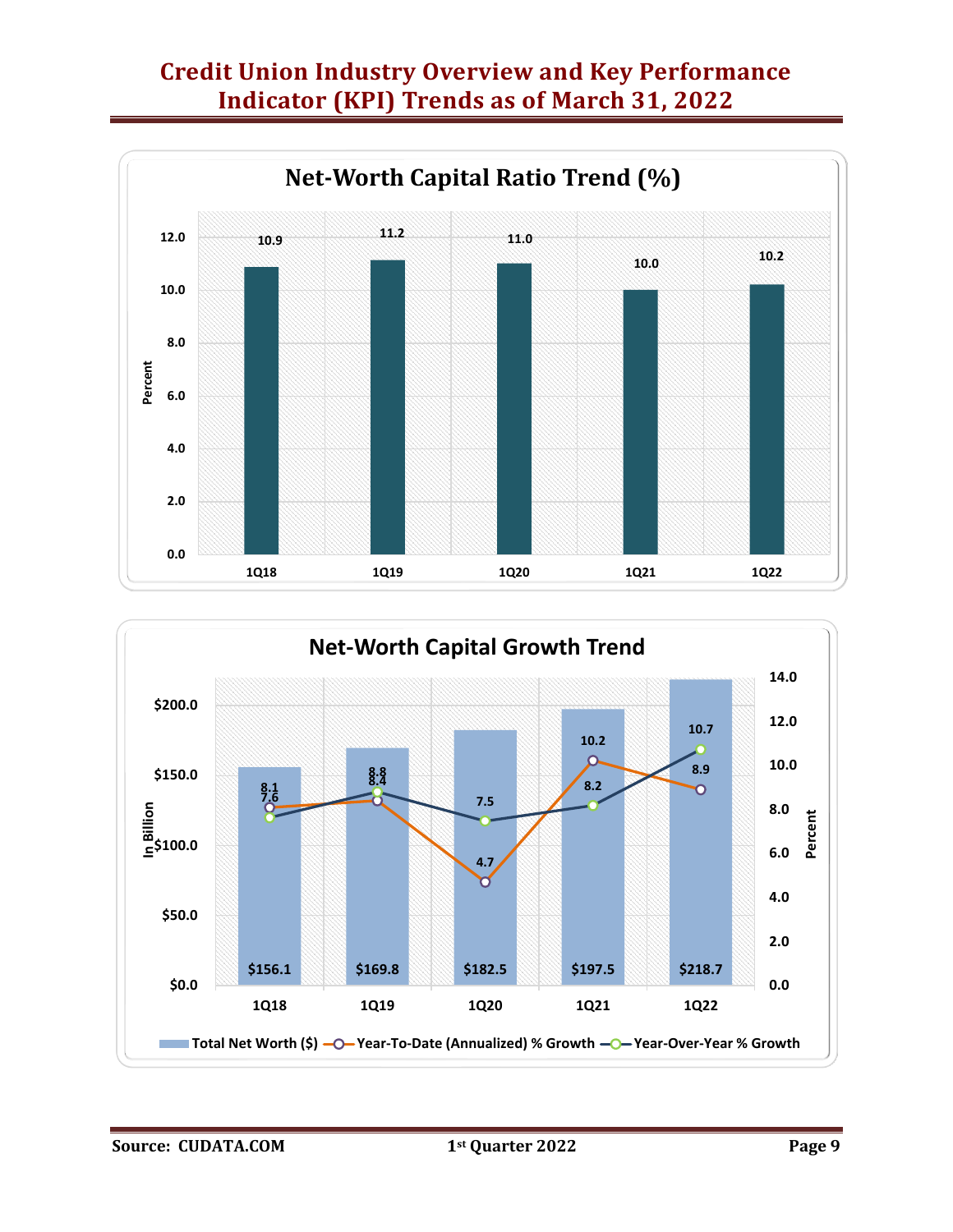



**Source: CUDATA.COM 1st Quarter 2022 Page 10**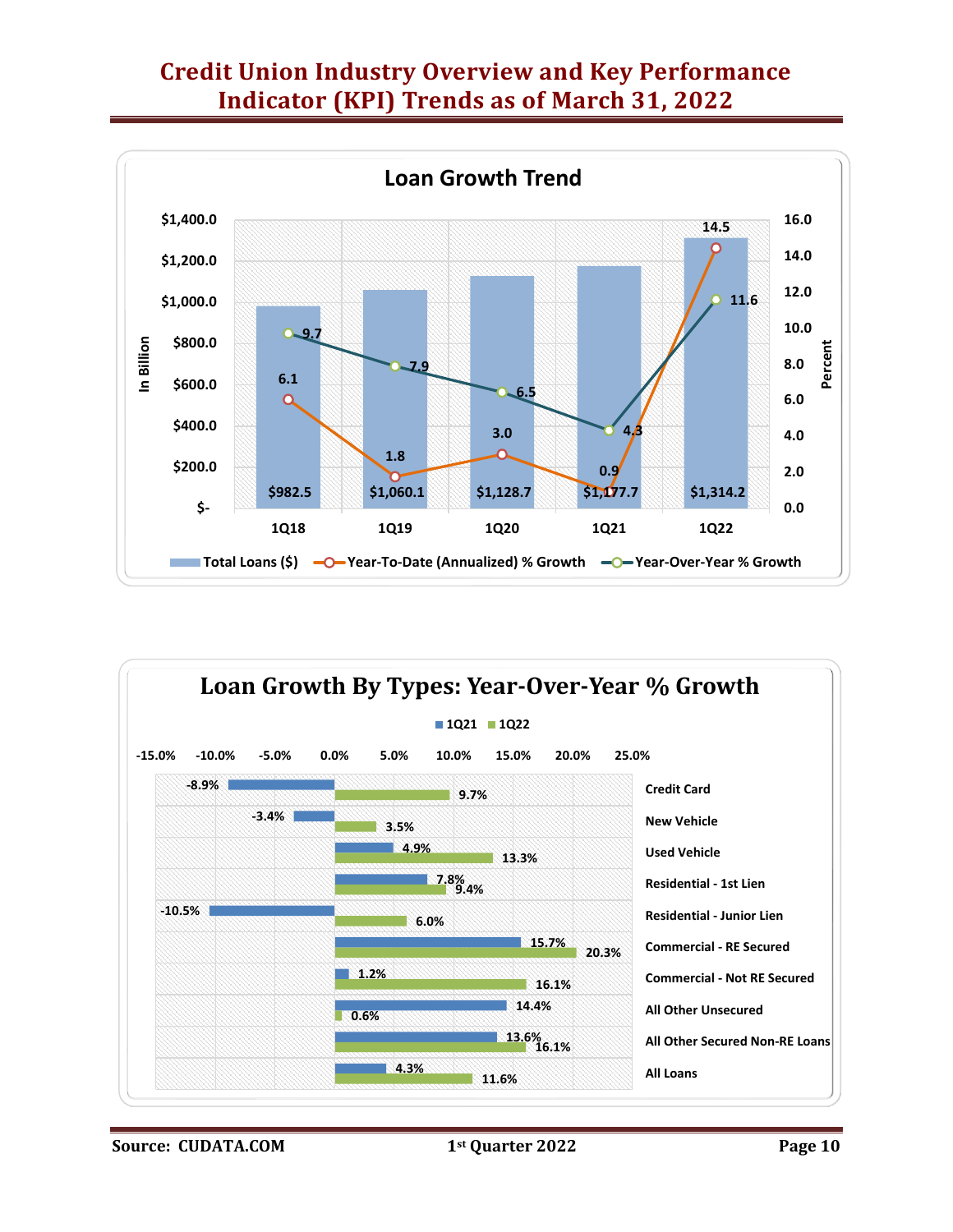

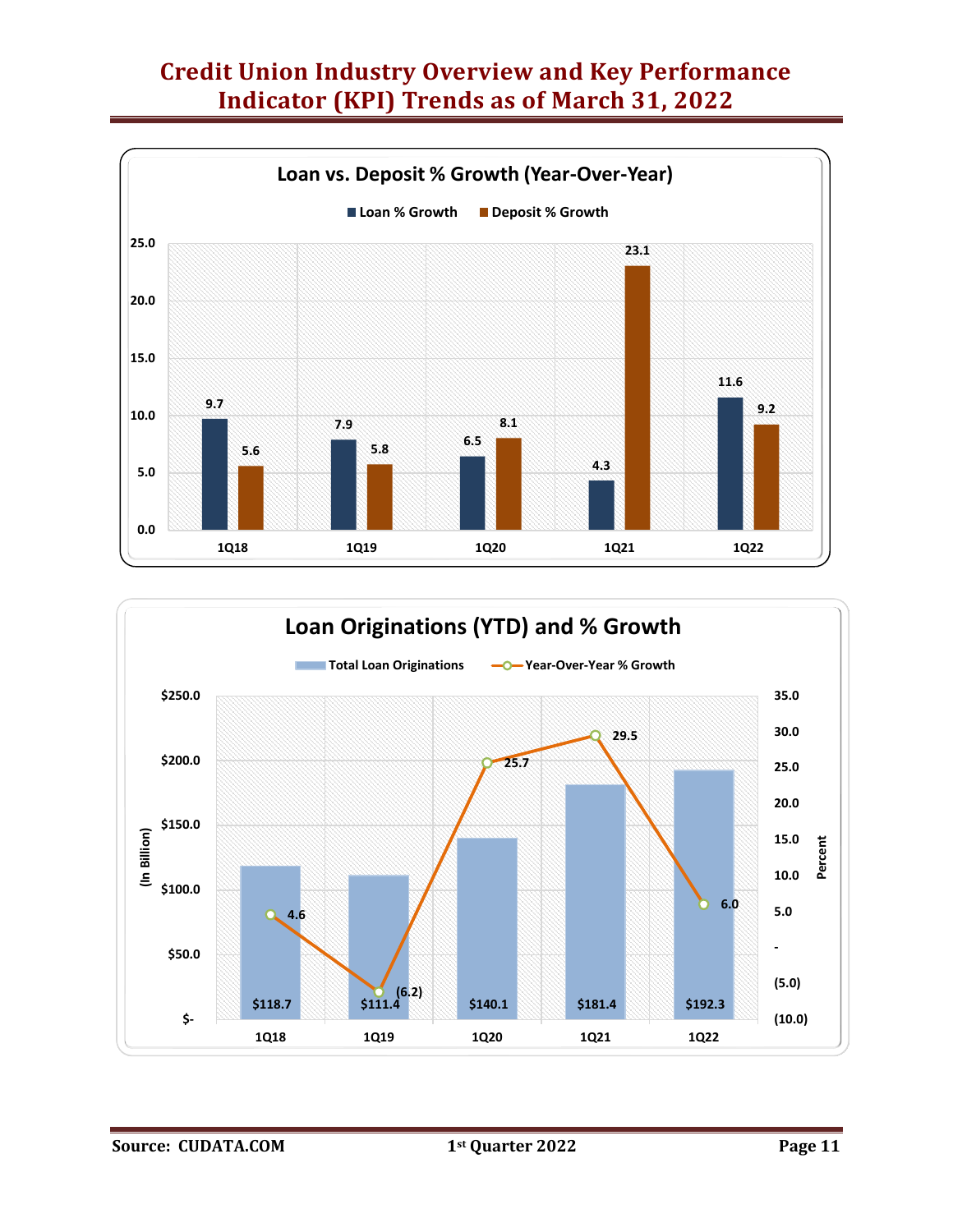

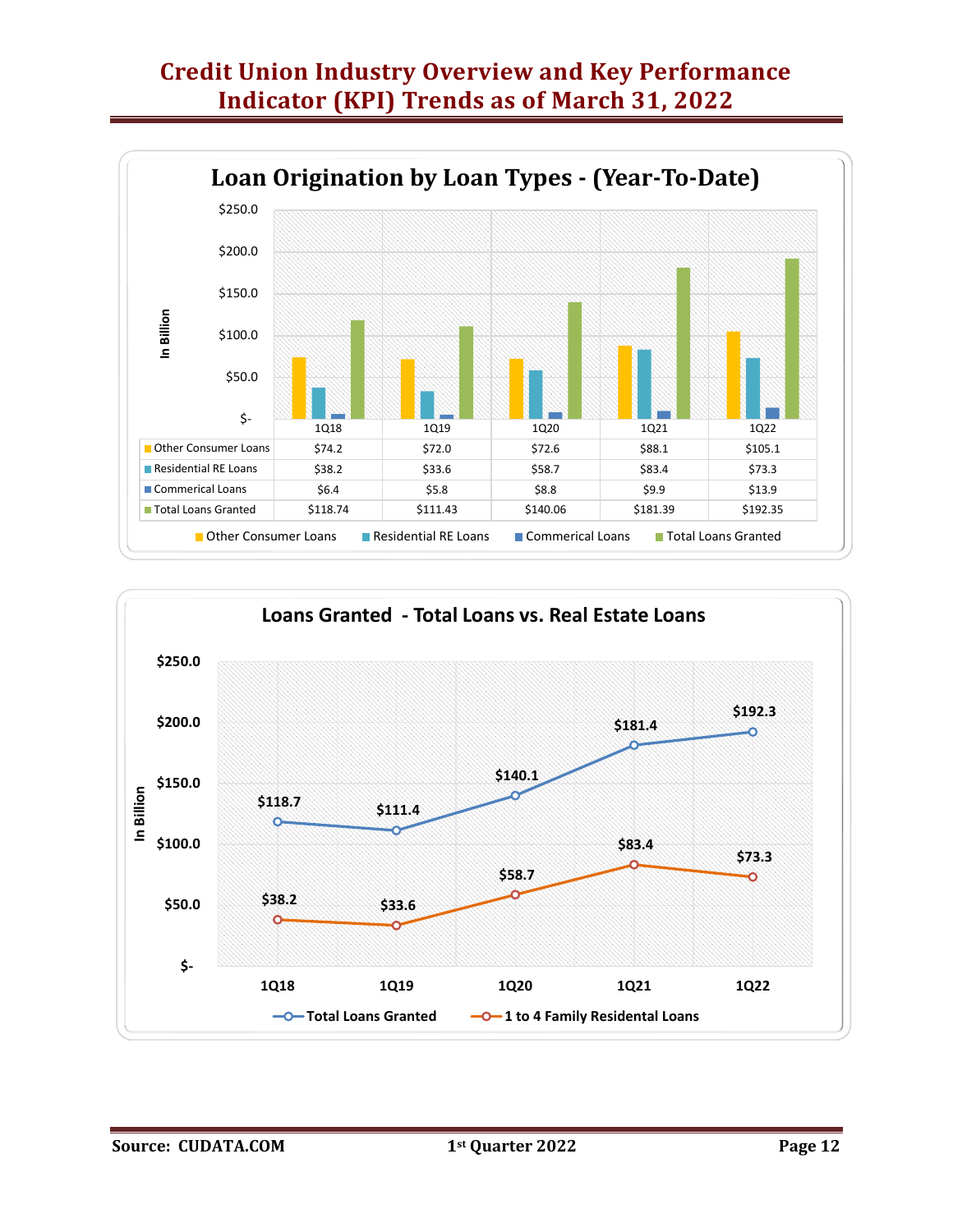

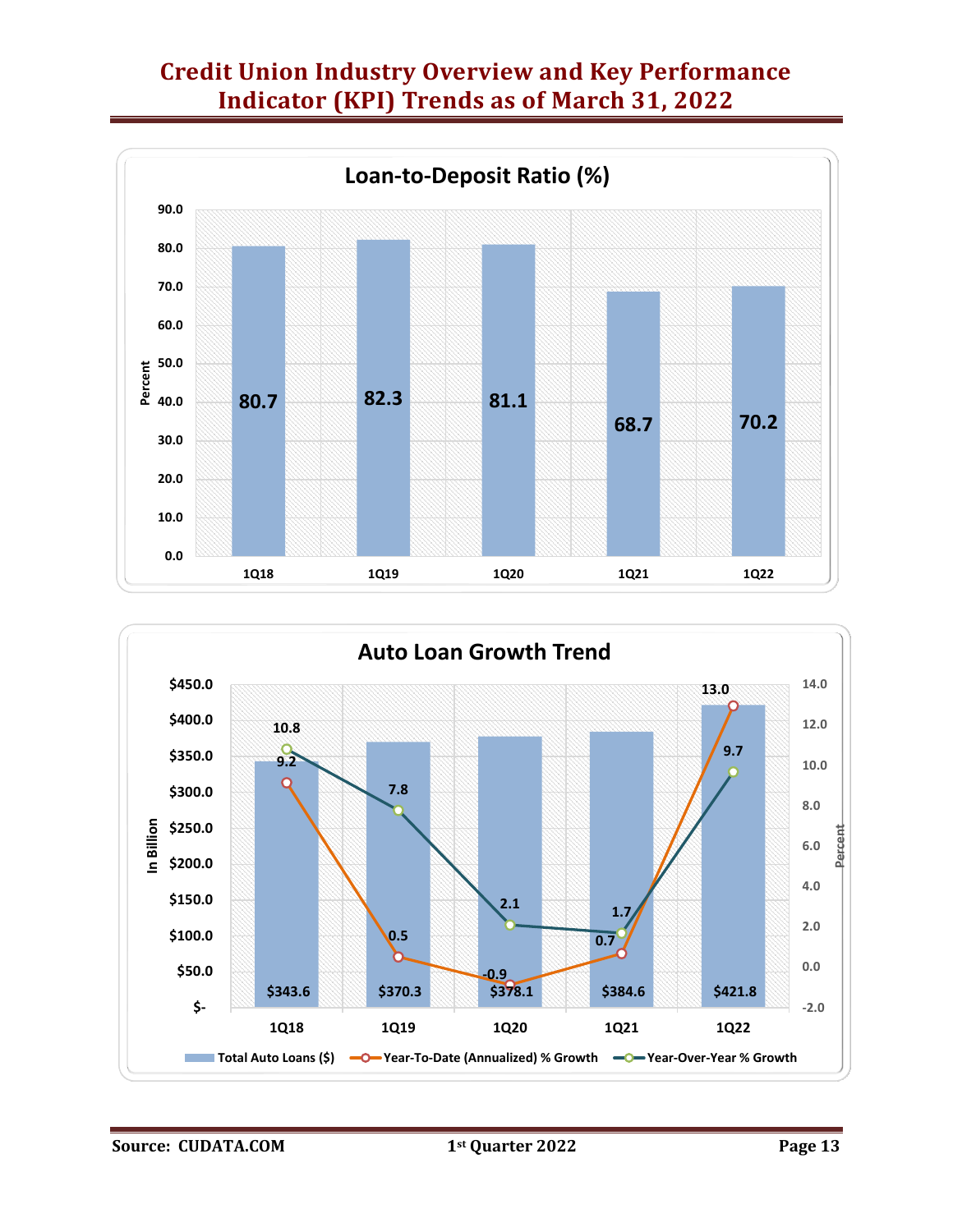

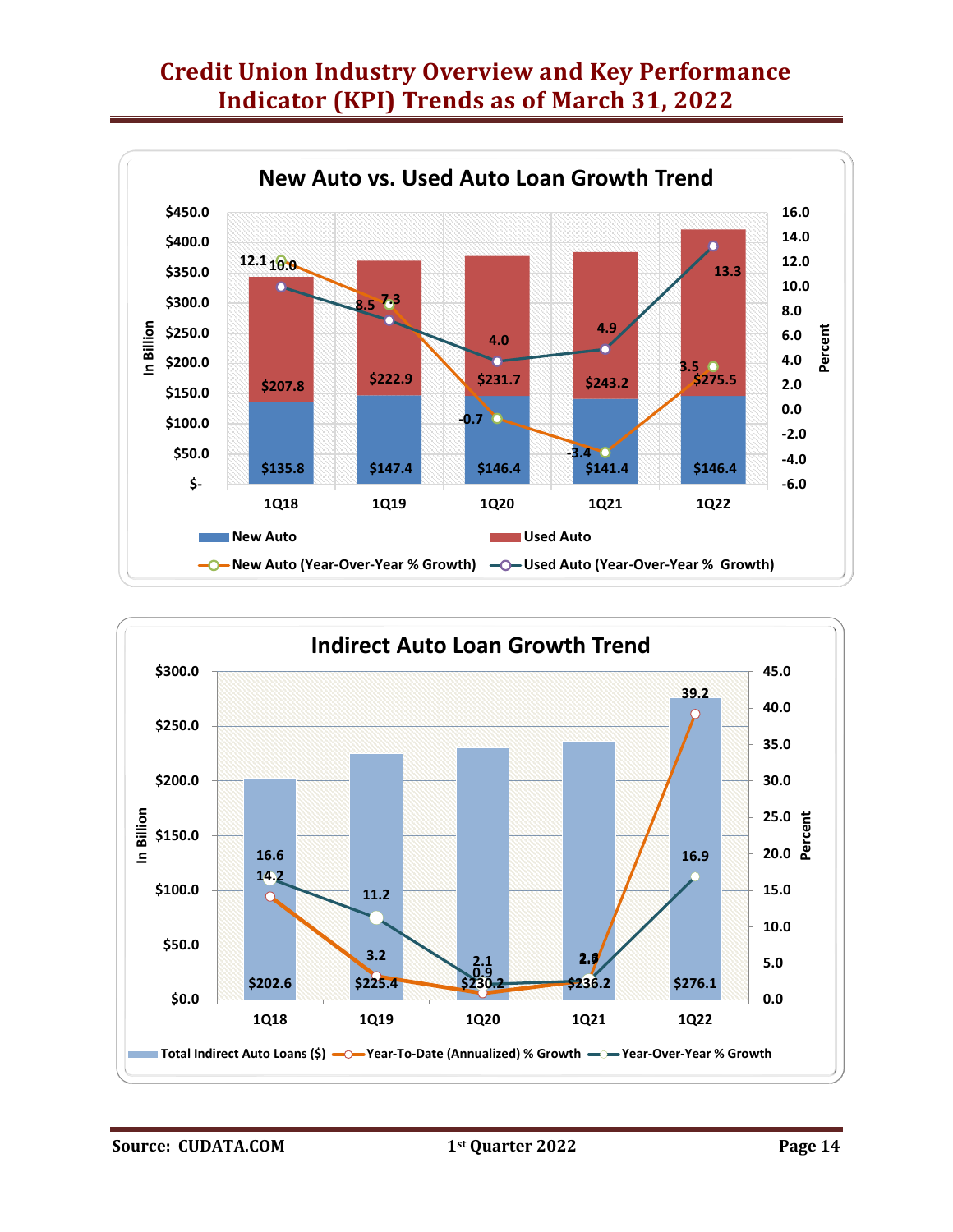

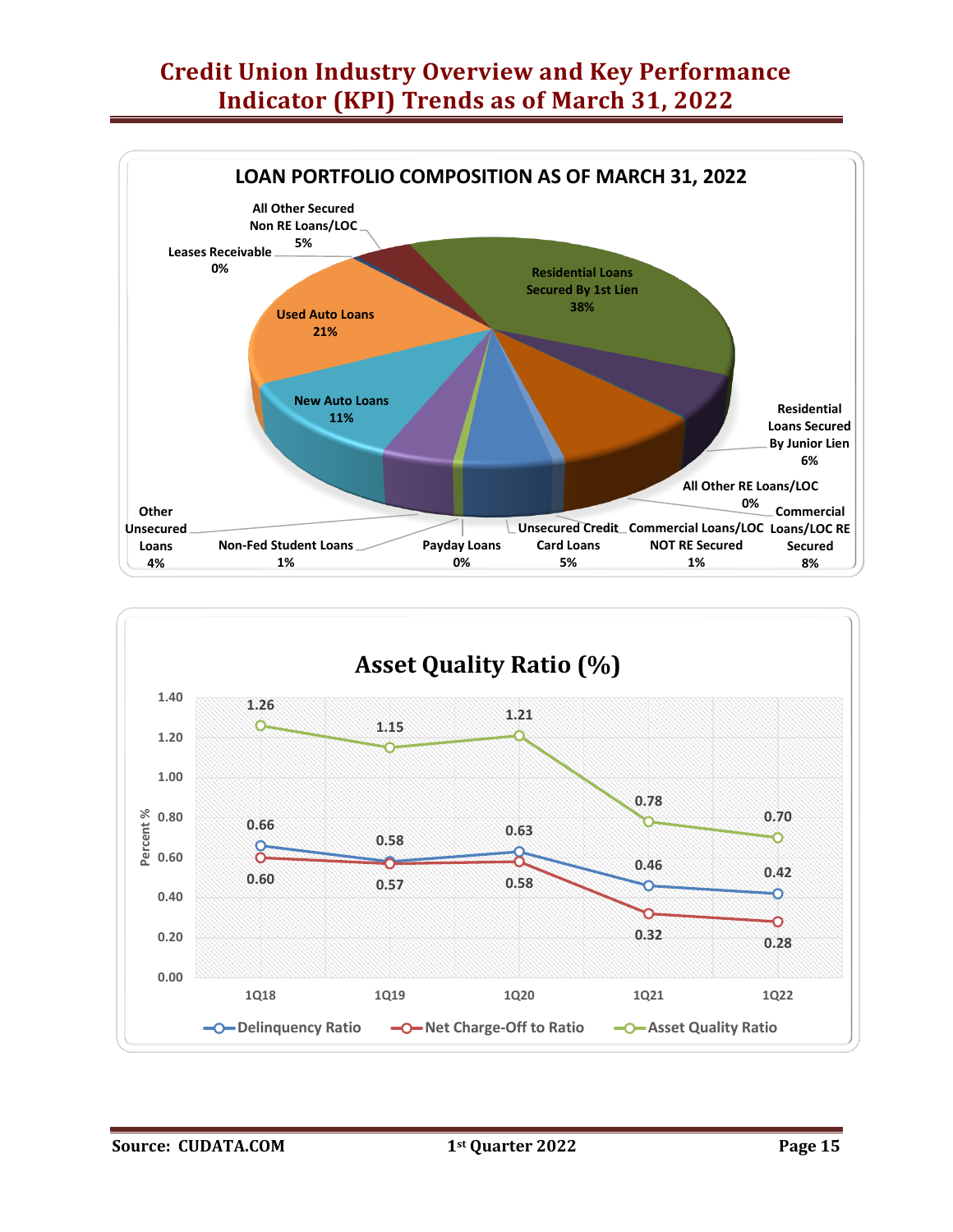



**Source: CUDATA.COM 1st Quarter 2022 Page 16**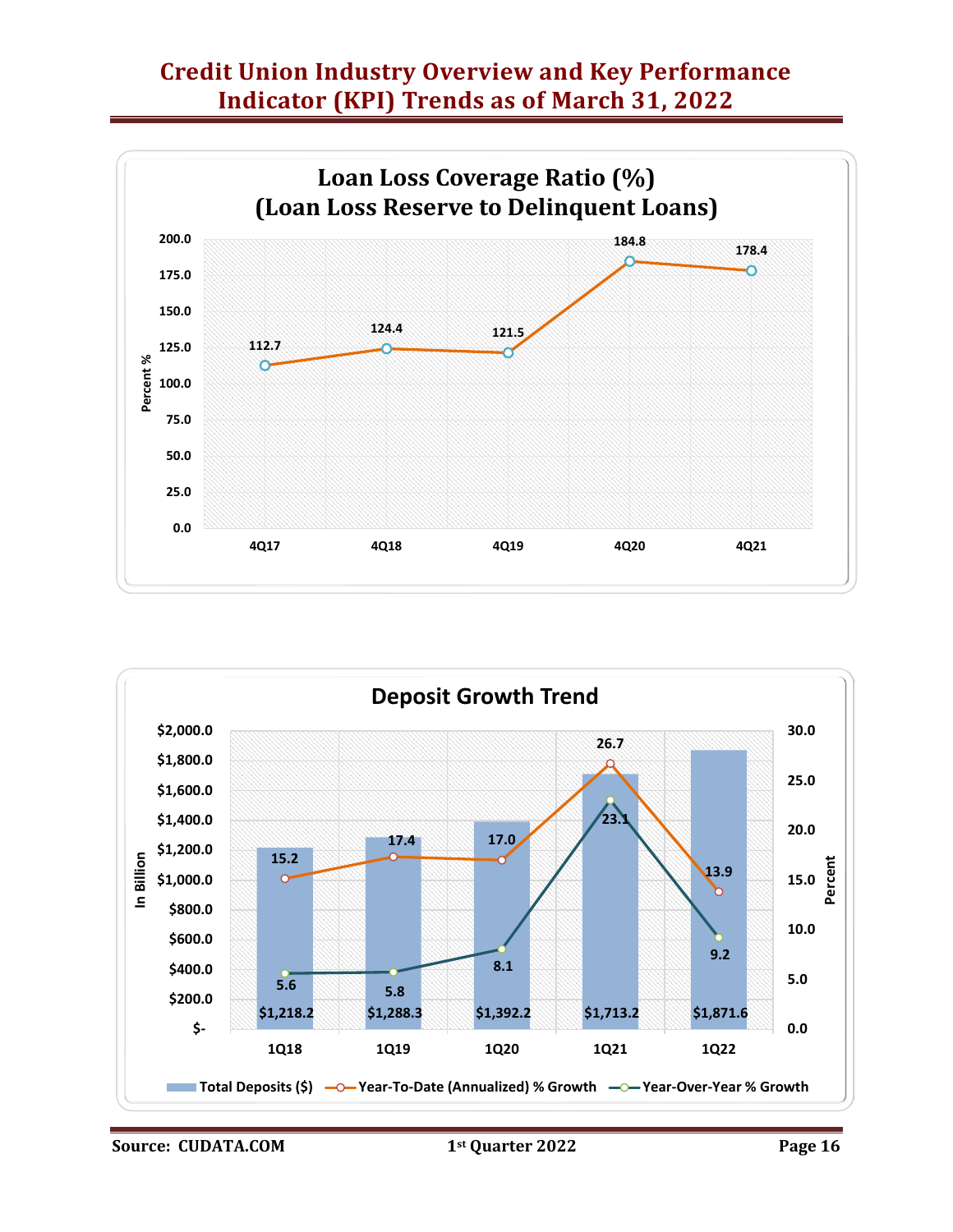

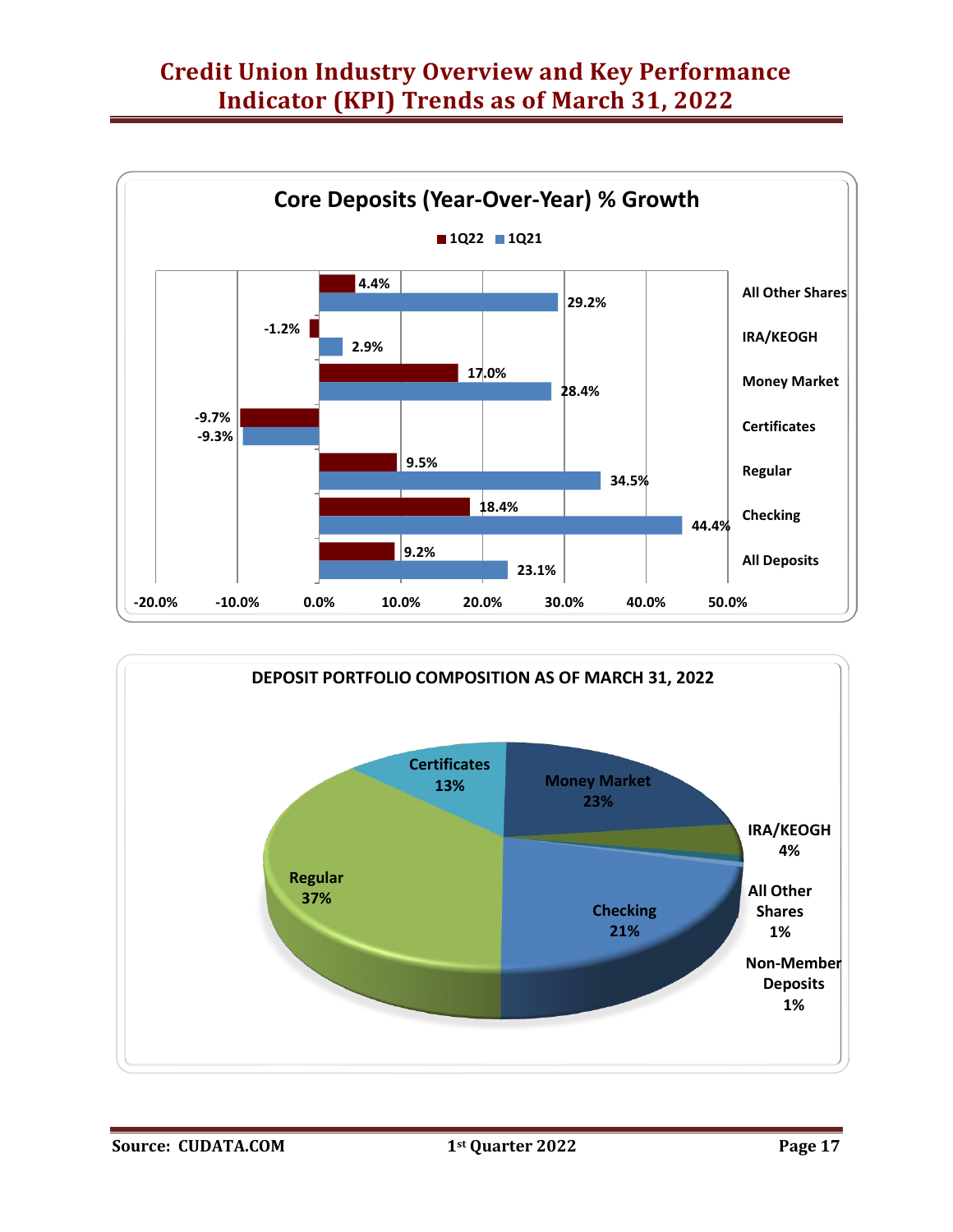